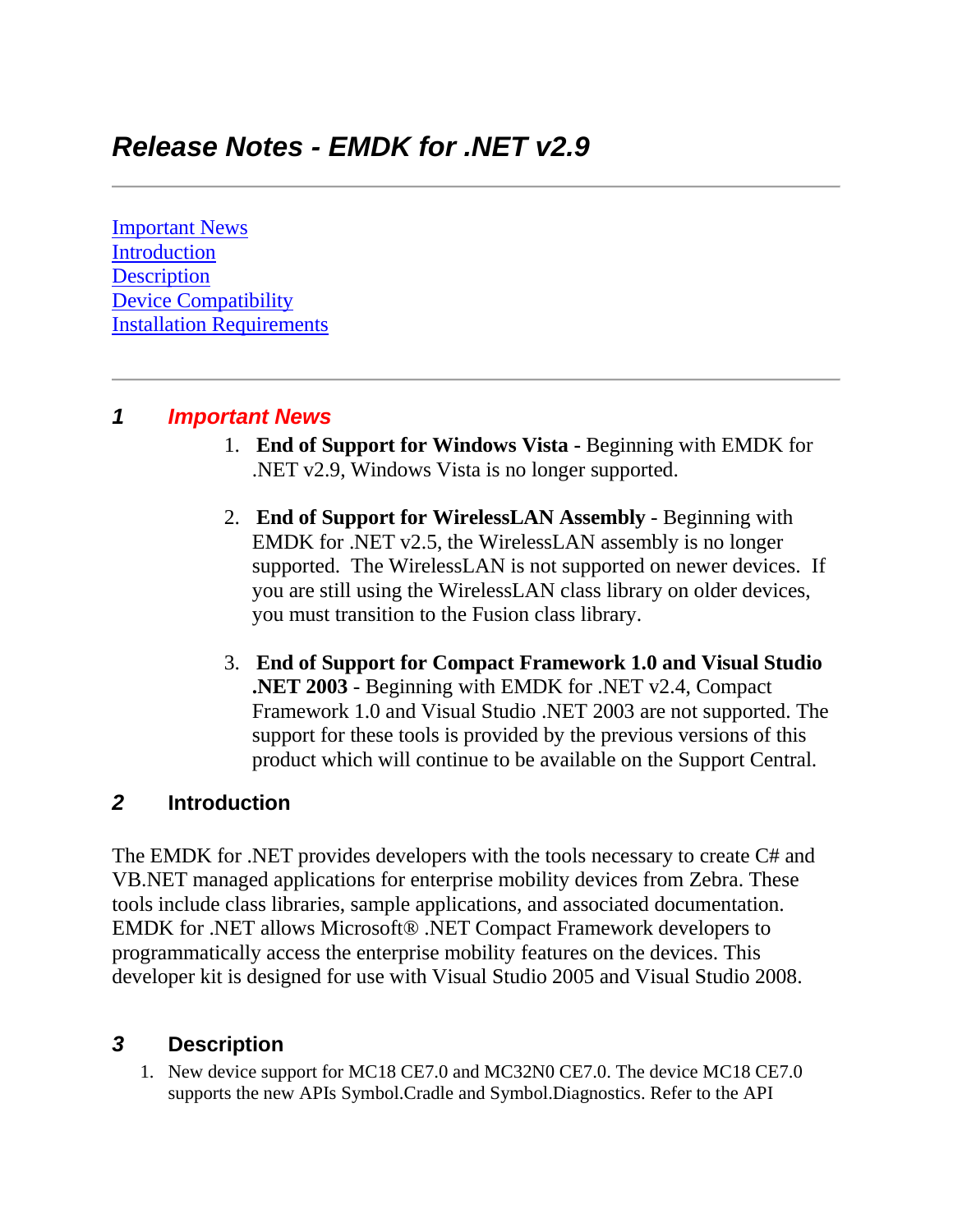documentation and the programmer's guides provided in the help file for more information on these APIs.

- 2. Updated Symbol.Fusion class library to include support for exporting and importing WLAN datastore on Fusion X 2.01 and later.
- 3. Beginning with MC67 BSP v03.46.39, the support for color camera has been provided through the Imager APIs distributed with EMDK. However on the older versions of MC67 BSPs, you must continue to use Microsoft's DirectShow for capturing images. The Imager APIs distributed with EMDK do not support color camera on the older BSPs.
- 4. Beginning with this version, Windows Vista is no longer supported.

# *4* **Device Compatibility**

This software release has been approved for use with the following devices.

| Device         | Win CE<br>5.0 | Win CE<br>6.0 | Win CE<br>7.0 | Win<br>Mobile<br>5.0 | Win<br>Mobile<br>6.0/6.1 | Win<br>Mobile 6.5 | Custom<br>Linux |
|----------------|---------------|---------------|---------------|----------------------|--------------------------|-------------------|-----------------|
| <b>ES400</b>   |               |               |               |                      |                          | $\ast$            |                 |
| <b>FX7400</b>  | $\ast$        |               |               |                      |                          |                   |                 |
| <b>FX9500</b>  |               |               |               |                      |                          |                   | $\ast$          |
| <b>LEX700</b>  |               |               |               |                      |                          | $\ast$            |                 |
| MC1000         | $\ast$        |               |               |                      |                          |                   |                 |
| MC17           | $\ast$        |               |               |                      |                          |                   |                 |
| MC18           |               |               | $\ast$        |                      |                          |                   |                 |
| MC2100         |               | $\ast$        |               |                      |                          |                   |                 |
| MC3000         | $\ast$        |               |               |                      | $\ast$                   |                   |                 |
| <b>MC3190Z</b> |               |               |               |                      |                          | $\ast$            |                 |
| MC3100         |               | $\ast$        |               |                      | $\ast$                   | $\ast$            |                 |
| MC32N0         |               |               | $\ast$        |                      |                          |                   |                 |
| <b>MC4500</b>  |               |               |               |                      |                          | $\ast$            |                 |
| MC55           |               |               |               |                      | $\ast$                   | $\ast$            |                 |
| MC55A          |               |               |               |                      |                          | $\ast$            |                 |
| <b>MC55N0</b>  |               |               |               |                      |                          | $\ast$            |                 |
| <b>MC65</b>    |               |               |               |                      |                          | $\ast$            |                 |
| MC67NA         |               |               |               |                      |                          | $\ast$            |                 |
| <b>MC70</b>    |               |               |               | $\ast$               | $\ast$                   |                   |                 |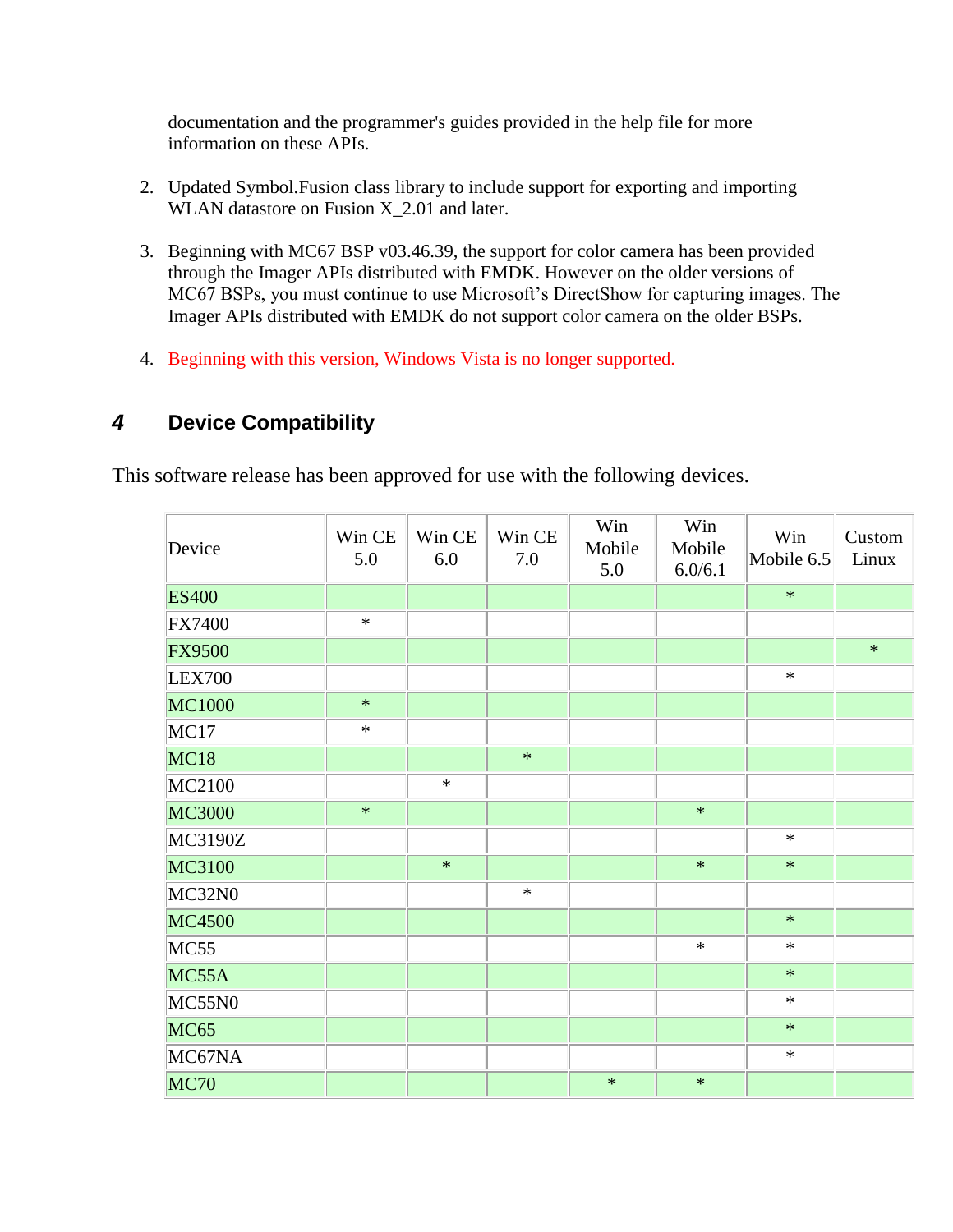| MC75          |        |        |        |        | $\ast$ | $\ast$ |  |
|---------------|--------|--------|--------|--------|--------|--------|--|
| MC75A         |        |        |        |        |        | $\ast$ |  |
| <b>MC9000</b> | $\ast$ |        |        | $\ast$ |        |        |  |
| MC9090        | $\ast$ |        |        | $\ast$ | $\ast$ |        |  |
| MC9090-Z      |        |        |        |        | $\ast$ |        |  |
| MC9100        |        | $\ast$ |        |        |        | $\ast$ |  |
| MC92N0        |        |        | $\ast$ |        |        | $\ast$ |  |
| <b>MC9500</b> |        |        |        |        | $\ast$ | $\ast$ |  |
| <b>MK500</b>  | $\ast$ |        |        |        |        |        |  |
| <b>MK3000</b> | $\ast$ |        |        |        |        |        |  |
| MK3100        |        |        | $\ast$ |        |        |        |  |
| <b>MK4000</b> | $\ast$ |        |        |        |        |        |  |
| MT2000        | $\ast$ |        |        |        |        |        |  |
| <b>RD5000</b> | $\ast$ |        |        |        |        |        |  |
| VC5090        | $\ast$ |        |        |        |        |        |  |
| <b>VC6090</b> |        |        |        |        | $\ast$ | $\ast$ |  |
| VC70N0        |        |        | $\ast$ |        |        |        |  |
| <b>WT4000</b> | $\ast$ |        |        |        |        |        |  |
| WT41N0        |        |        | $\ast$ |        |        |        |  |
| XR400 Series  | $\ast$ |        |        |        |        |        |  |

\* Supported device

 NOTE: Support for the older devices is provided by previous versions of this product.

This software release has been approved for use with the following accessories.

| Accessory         | Devices                |
|-------------------|------------------------|
| DCR7000-100       | MC70, MC75, MC75A      |
| DCR7000-200       | MC70, MC75, MC75A      |
| <b>MSR3000</b>    | MC3000, MC3100, MC32N0 |
| MSR <sub>55</sub> | MC55, MC55A, MC55N     |
| <b>MSR7000</b>    | MC70, MC75, MC75A      |
| <b>MSR9001</b>    | MC9090, MC9100, MC92N0 |
| <b>MSR9500</b>    | <b>MC9500</b>          |
| <b>RS409</b>      | WT4000                 |
| <b>RS419</b>      | WT41N0                 |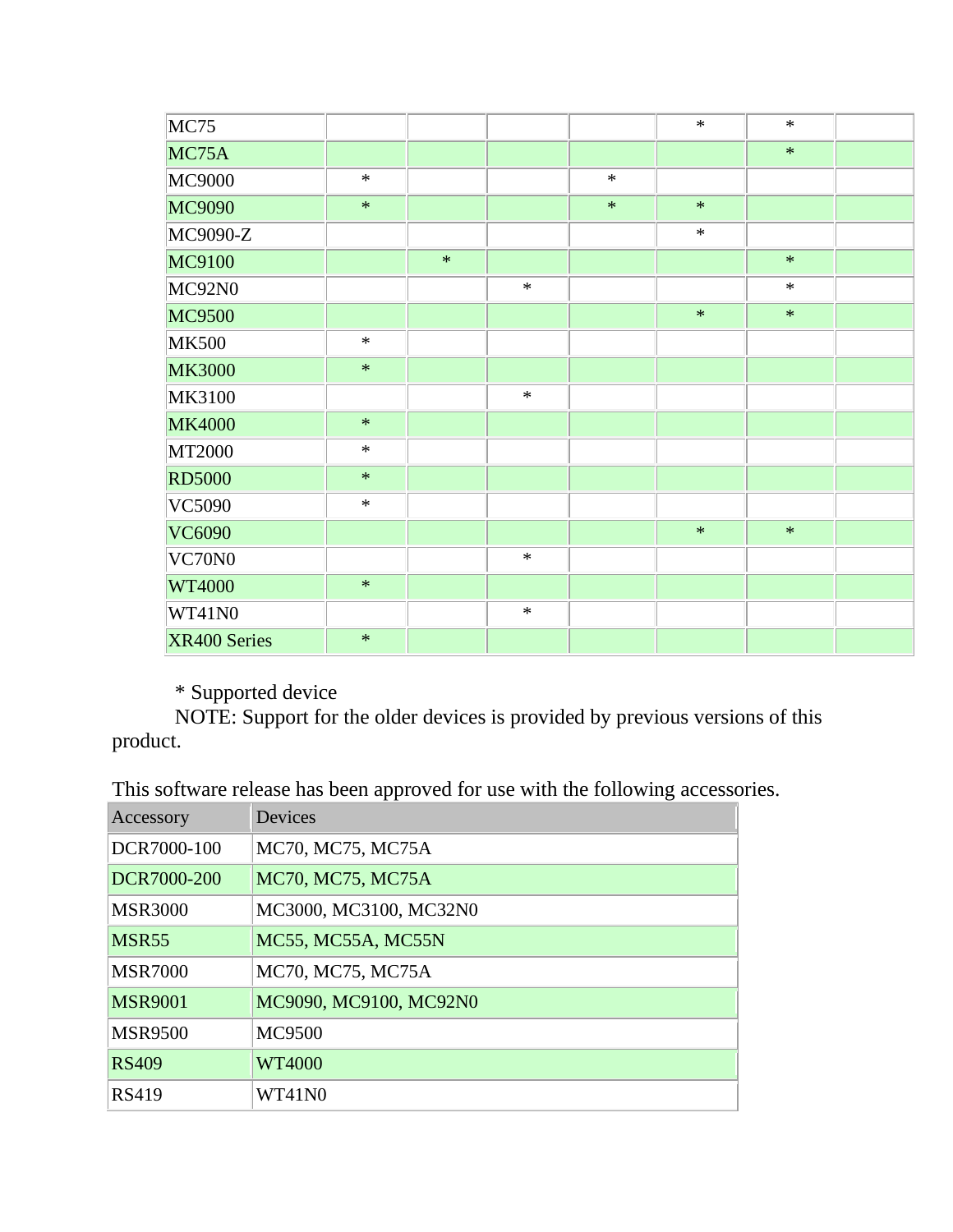| <b>RS507</b>     | LEX700, MC3000, MC3100, MC55, MC67NA, MC70, MC75,<br>MC75A, MC9090, MC9100, MC92N0, MC9500, MK3100,<br>VC5090, VC6090, VC70N0, WT4000, WT41N0 |
|------------------|-----------------------------------------------------------------------------------------------------------------------------------------------|
| <b>LS3408-ER</b> | VC5090, VC70N0                                                                                                                                |
| <b>DS3508-ER</b> | VC70N0                                                                                                                                        |
| LS3578           | VC70N0                                                                                                                                        |
| <b>DS3578</b>    | VC70N0                                                                                                                                        |

# *5* **Installation Requirements**

# **Development PC**

Install Requirements for Visual Studio 2005:

- Microsoft® Windows XP (32-bit) or Microsoft® Windows Vista (32-bit) or Microsoft® Windows 7 (32-bit and 64-bit)
- Microsoft® Visual Studio 2005 \*
- Microsoft ActiveSync 4.2 or higher (only for Windows XP, Vista has its own Mobile Device Center)
- Microsoft® Windows Mobile Device Center 6.1 or higher. (only for Windows 7)
	- [One of more of the following SDKs for the Windows Mobile development:](http://www.microsoft.com/downloads/details.aspx?FamilyID=83A52AF2-F524-4EC5-9155-717CBE5D25ED&displaylang=en)
		- o [Microsoft® Windows Mobile 5.0 SDK for](http://www.microsoft.com/downloads/details.aspx?FamilyID=83A52AF2-F524-4EC5-9155-717CBE5D25ED&displaylang=en) PocketPC
		- o Microsoft® [Windows Mobile 6.0 Professional SDK for Pocket PC](http://www.microsoft.com/downloads/details.aspx?familyid=06111A3A-A651-4745-88EF-3D48091A390B&displaylang=en)
		- o [Microsoft® Windows Mobile 6.5 Professional Developer Tool Kit](http://www.microsoft.com/downloads/details.aspx?FamilyID=20686a1d-97a8-4f80-bc6a-ae010e085a6e&displaylang=en)

\* EMDK for .NET requires at least Visual Studio 2005 Service Pack 1 installed on the development PC.

Install Requirements for Visual Studio 2008:

- Microsoft® Windows XP (32-bit) or Microsoft® Windows Vista (32-bit) or Microsoft® Windows 7 (32-bit and 64-bit)
- Microsoft® Visual Studio 2008 \*
- Microsoft ActiveSync 4.5 or higher (only for Windows XP, Vista has its own Mobile Device Center)
- Microsoft® Windows Mobile Device Center 6.1 or higher. (only for Windows 7)
- [One of more of the following SDKs for the Windows Mobile development:](http://www.microsoft.com/downloads/details.aspx?FamilyID=83A52AF2-F524-4EC5-9155-717CBE5D25ED&displaylang=en)
	- o [Microsoft® Windows Mobile 6.0 Professional SDK for Pocket PC](http://www.microsoft.com/downloads/details.aspx?familyid=06111A3A-A651-4745-88EF-3D48091A390B&displaylang=en)
	- o [Microsoft® Windows Mobile 6.5 Professional Developer Tool Kit](http://www.microsoft.com/downloads/details.aspx?FamilyID=20686a1d-97a8-4f80-bc6a-ae010e085a6e&displaylang=en)

 If developing applications for Windows Embedded Compact 7.0 (CE 7.0) is a requirement, then install the followings:

• Microsoft<sup>®</sup> Visual Studio 2008 with Service Pack1